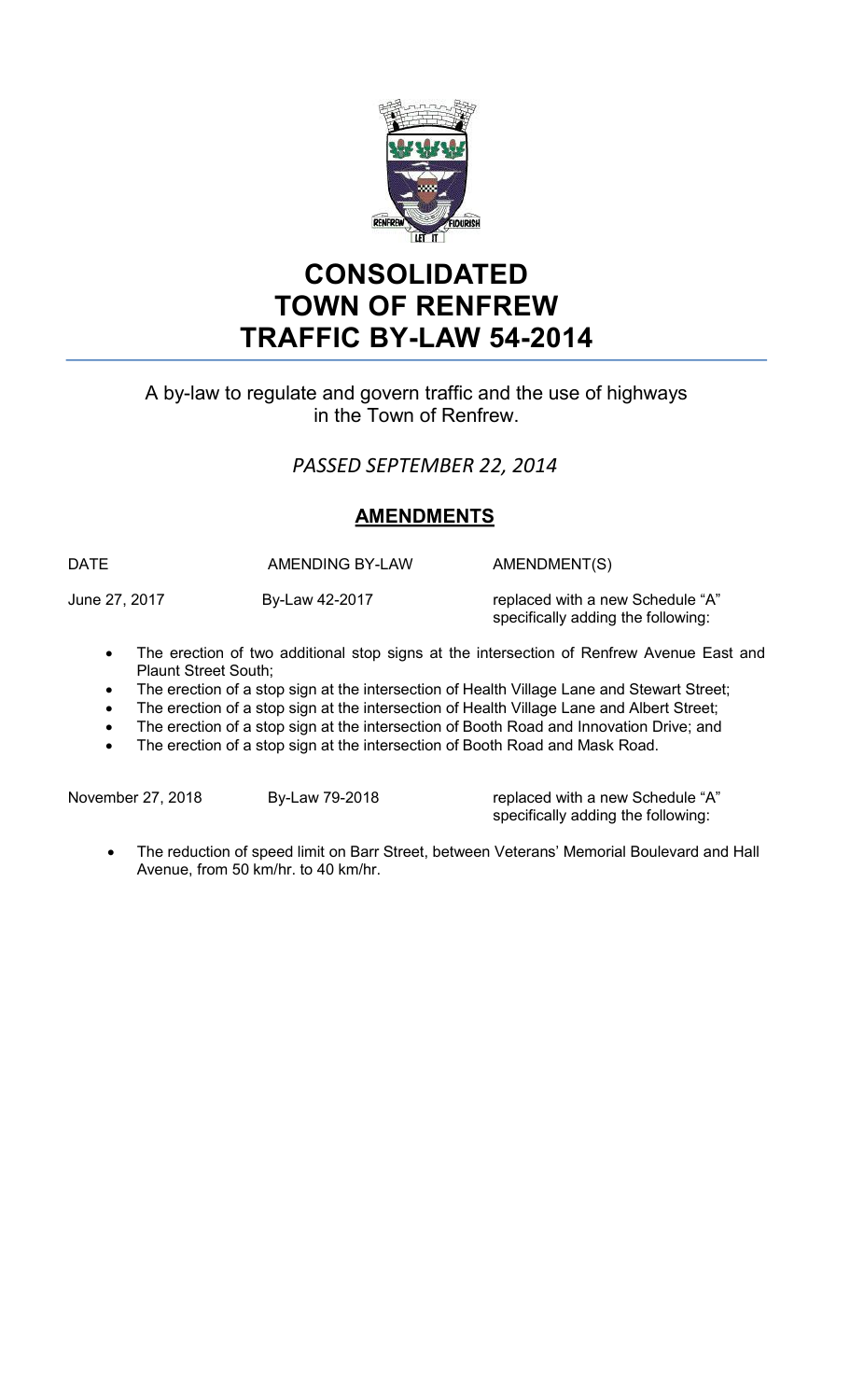# CORPORATION OF THE TOWN OF RENFREW BY-LAW No. 54-2014

#### Being a by-law to regulate and govern traffic and use of highways in the Town of Renfrew and to repeal By-Law 21-90.

**WHEREAS** section 11 of the *Municipal Act, 2001* authorizes municipalities to enact by-laws respecting matters within the sphere of jurisdiction of "*Highways, including parking and traffic on highways*", in conjunction with the provisions of the *Highway Traffic Act*.

**NOW THEREFORE** the Council of the Corporation of the Town of Renfrew hereby enacts as follows:

#### **1. DEFINITIONS**

For the purpose of this by-law:

- 1.1 **"Authorized Sign"** means any sign or highway, curb or sidewalk marking or other device placed or erected on a highway under the authority of this by-law for the purpose of regulating, warning or guiding traffic.
- 1.2 **"By-Law Enforcement Officer"** means a person(s) appointed or contracted by Renfrew Council to enforce the provisions of this by-law.
- 1.3 **"Clerk"** means the person appointed to the position of Clerk and his/her designate.
- 1.4 **"Community Safety Zone"** means a highway designated in this by-law on which public safety is of special concern.
- 1.5 **"Council"** means the Council of the Corporation of the Town of Renfrew.
- 1.6 **"Courtesy Crossing"** means part of a highway at an intersection that is included within the connections of the lateral lines of the sidewalks on opposite sides of the highway measured from the curbs or, in the absence of curbs, from the edges of the highway or any portion of a highway at an intersection or elsewhere distinctly indicated for pedestrian crossing by signs or by other markings on the surface of the road.
- 1.7 **"Director"** means the Director of the Development and Works Department.
- 1.8 **"Driveway"** means a part of the highway improved to provide vehicular access from the highway to a laneway or a parking area on adjacent land.
- 1.9 **"Emergency Personnel"** means Police, Fire, Paramedic employees.
- 1.10 **"Emergency Vehicles"** means Police, Fire or Paramedic vehicles.
- 1.11 **"Employee"** means the employee(s) of the Corporation of the Town of Renfrew.
- 1.12 **"Gross Weight"** means the combined weight of a vehicle and its load.
- 1.13 **"Heavy Truck"** means a vehicle having a carrying capacity in excess of one tonne and any vehicle having a gross weight in excess of three tonnes, but does not include buses, ambulances, Fire and Police vehicles or vehicles operated by the Town.
- 1.14 **"Highway"** means the entire right-of-way of a common and public highway, including the shoulder, boulevard, curb and sidewalk of a street, avenue, parkway, driveway, square, place, bridge, viaduct, or trestle designed and intended for, or used by, the general public for the passage of vehicles.
- 1.15 **"Intersection"** means the area embraced within the prolongation or connection of the lateral curb lines. If none, then of the lateral boundary lines of two or more highways which join one another at an angle, whether or not one highway crosses the other.
- 1.16 **"Motor Vehicle"** includes an automobile, motorcycle, motor assisted bicycle and any motorized conveyance unless otherwise indicated in *The Highway Traffic Act* and any other vehicle propelled or driven by means other than muscular power.
- 1.17 **"Official Sign"** means a sign approved by the Ministry of Transportation and Communications of Ontario.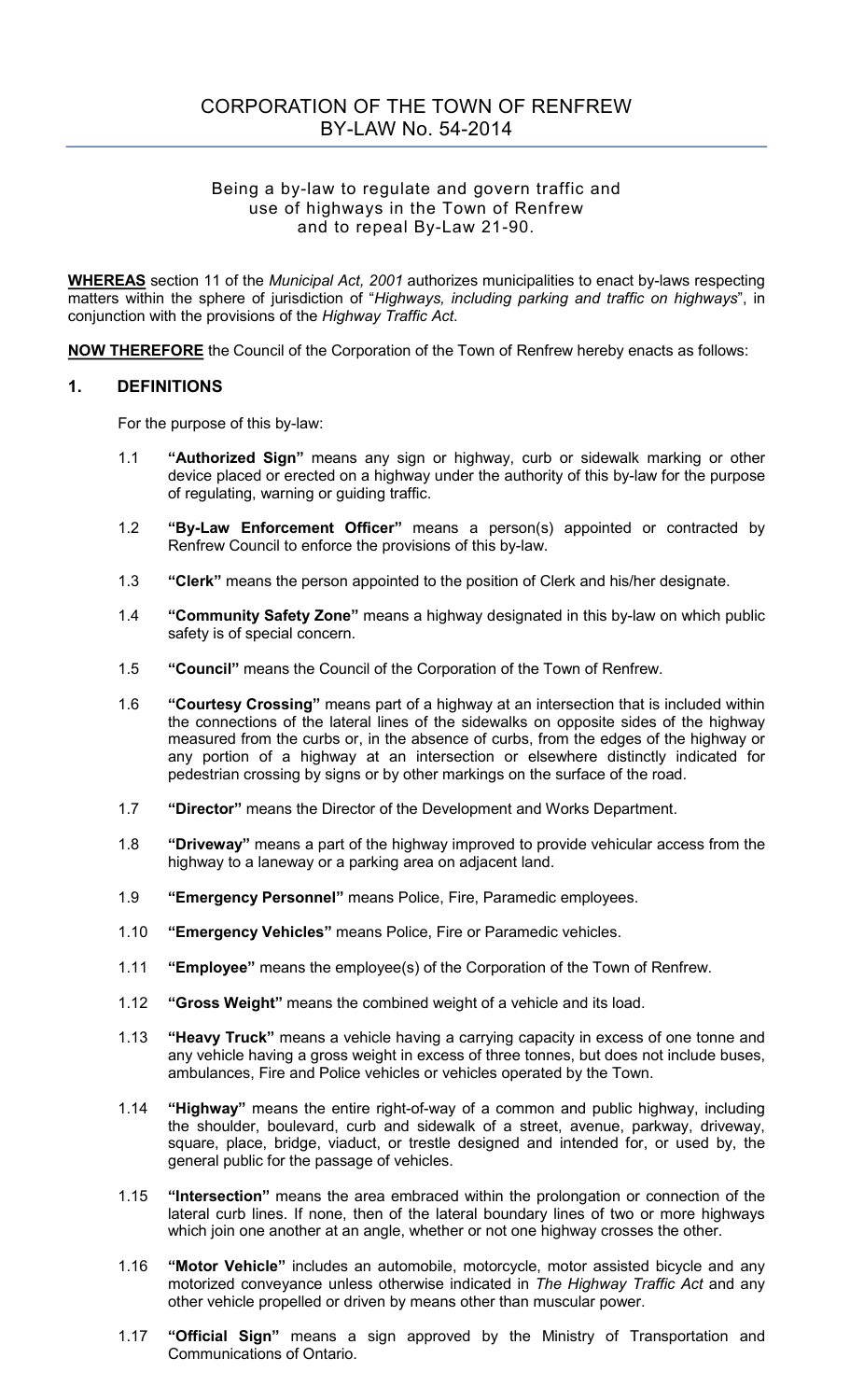- 1.18 **"One-Way Highway"** means a highway upon which the movement of the vehicular traffic is limited to one direction.
- 1.19 **"One-Way Traffic"** means movement by traffic upon a highway in one direction only.
- 1.20 **"Pedestrian"** means a person on foot, or a person in a wheeled chair, baby carriage or play vehicle.
- 1.21 **"Police Officer"** means a member of the Ontario Provincial Police.
- 1.22 **"Sidewalk"** means and includes all such parts of a highway that are set aside by the municipality, for the use of pedestrians or used by the general public for the passage of pedestrians.
- 1.23 **"Stop" or "Stopping"** means the halting of a vehicle, whether occupied or not, except for the purpose of and while actually engaged in receiving or discharging passengers.
- 1.24 **"Town"** means the Corporation of the Town of Renfrew.
- 1.25 **"Traffic"** means pedestrians, animals which are ridden, led or herded, vehicles and other conveyances either singly or together while using a highway for the purposes of travel.
- 1.26 **"Traffic Control Device"** means any sign, signal or other highway, curb, or sidewalk marking or any other device erected or placed under the authority of this By-Law for the purpose of warning, regulating, guiding or directing traffic.
- 1.27 **"Traffic Control Signal"** means any device operated manually, electrically, mechanically or electronically for the regulation or control of traffic.
- 1.28 **"Trailer"** means a vehicle that is at any time drawn upon a highway by a motor vehicle, except an implement of husbandry, a mobile home, another motor vehicle, or any device or apparatus not designed to transport person or property, temporarily drawn, propelled or moved upon such highway, and except a side car attached to a motorcycle and shall be considered a separate vehicle and not part of the motor vehicle by which it is drawn.
- 1.29 **"Through Highway"** means any highway or part of a highway so designated by this By-Law.
- 1.30 **"U-Turn"** means the turning of a vehicle within the highway so as to proceed in the opposite direction to that in which the vehicle was travelling immediately prior to making the turn.
- 1.31 Except as otherwise provided in the above definitions, the words and terms used in this by-law have the same meaning as the words and terms used in the *Highway Traffic Act*.

#### **2. GENERAL REGULATIONS**

#### **ADMINISTRATION**

In accordance with the requirements of subsection 144(31) of the *Highway Traffic Act*, Town Council approval is required prior to the erection or installation of any new traffic control signal system or traffic control signal used in conjunction with a traffic control signal system that has been authorized.

The Clerk and his/her designate are responsible for the administration of this by-law, the Development and Works Department is responsible for the installation and maintenance of signs that have been authorized.

This by-law applies to every highway over which the Town of Renfrew has jurisdiction or, in the case of a boundary highway, joint jurisdiction.

2.1 This by-law does not apply to a provincial highway or to a private road.

#### **All-Way Stop Signs**

2.2 The intersections of the highways described in Schedule "A" are designated as all-way stop intersections, and the installation of stop signs is authorized on each of the corners at these designated intersections.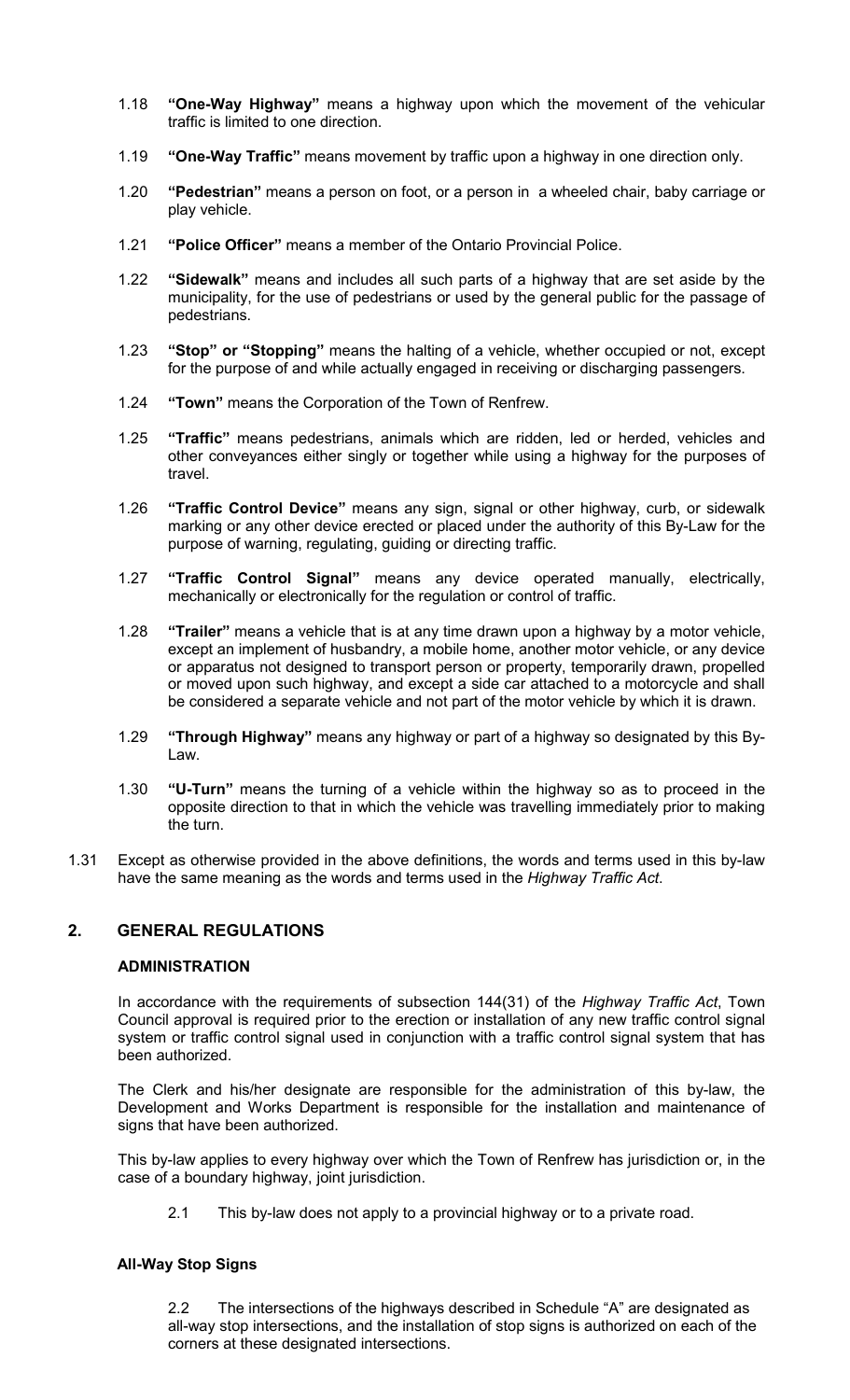#### **Community Safety Zones**

2.3 The highways described in Schedule "A" are designated as community safety zones.

2.4 The designated community safety zones described in Schedule "A" are in effect for twenty-four (24) hours per day, seven days per week, from January 1 to December 31 in each calendar year.

2.5 Speed fines are doubled in community safety zones.

#### **Compulsory Turns**

2.6 Every person shall turn accordingly, when authorized signs have been posted by either directional signs on the Traffic Signals or painted signs on the roadways, indicating the direction that the lane must travel.

#### **Courtesy Crossing**

2.6 No person shall drive through an approved crossing area, when a pedestrian is waiting to cross, unless it is unsafe to stop.

2.7 No person shall walk in a crossing area when vehicles are approaching unless vehicles on both sides of the crossing have stopped to allow pedestrian traffic.

### **Funeral Processions**

2.8 No person shall, except under the direction of a police officer or an employee, drive or operate a vehicle on a highway between vehicles comprising of a funeral cortege or other procession recognizable as such by the display of pennants or other identifying insignia while the vehicles in such procession are in motion.

2.9 No person shall drive a vehicle in a funeral cortege or other procession on a highway except as near to the right hand edge of the highway as practicable and follow the vehicle ahead as close as is practicable and safe.

#### **Heavy Traffic Restrictions**

2.10 No person shall drive or operate a commercial motor vehicle or another type of vehicle or equipment on any designated highway whose weight when unloaded is one tonne or more, or whose gross weight, is three tonnes or more.

2.11 The Town is authorized to issue permits for the temporary use of highways that are designated as restricted to heavy vehicles.

2.12 The Town is hereby authorized to grant or refuse permits for moving of heavy vehicles, loads, objects or structures.

2.13 The Town is hereby authorized, from time to time, to place seasonal road restrictions for heavy vehicles on any highway in the Town of Renfrew.

#### **Multiple-Lane Highways**

2.14 Having two or more lanes of traffic, slower traffic to travel in the right lane in the same direction and passing of vehicles in the left lane in the same direction; left lane to exit left turns, right lane to exit right turns.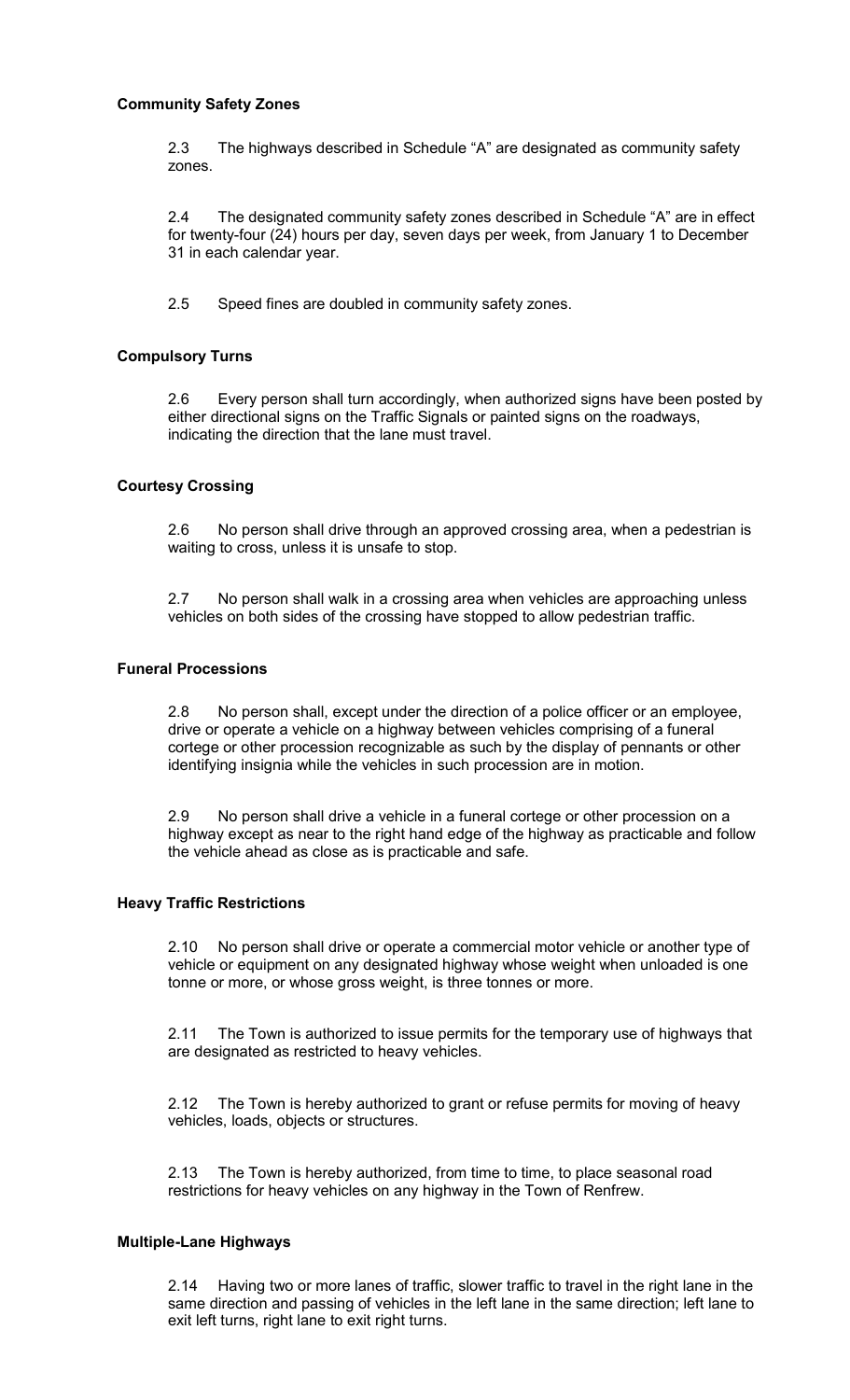#### **One-Way Traffic**

2.15 Where a highway has been designated for the use of one-way traffic only and official signs have been erected accordingly, vehicles shall be driven only in the direction so designated

#### **Parades and Special Events**

2.16 Organizers of parades and special events that will take place on any Town of Renfrew highways are required to write a letter to Renfrew Council requesting permission.

#### **Road Signs and Markings**

2.17 Police Officers and/or employees may erect, place and maintain such authorized signs or barricades as required for special circumstances.

2.18 No person shall deface, damage or interfere with any authorized Town of Renfrew traffic signs, traffic signals or traffic barricades.

#### **Speed Limits**

2.19 When any highway set out in Schedule "A" to this By-Law, is marked with authorized signs the maximum and decreased rates of speed on such highways or part of highways shall be the rate of speed displayed on authorized signs.

#### **Through Highways**

2.20 The highways described in Schedule "A" are designated as through highways.

#### **Traffic Control Signals**

2.21 The installation of traffic control signals is authorized on highways at the intersections and locations described in Schedule "A" to this By-Law.

2.22 No person driving or operating a vehicle approaching an intersection with a traffic control signal showing a circular green or green arrow indication shall enter the intersection unless traffic in front of him or her is moving in a manner that would reasonably lead him or her to believe she or she can clear the intersection before the signal indication changes to a circular red indication.

#### **Yield Right-of-Way Signs**

2.23 The installation of yield right-of-way signs is authorized at the intersections of the highways described in Schedule "A", with the authorized yield right-of-way signs.

### **3. EXCEPTIONS**

 3.1 Emergency Personnel and Town of Renfrew employees, including By-Law Officers appointed by Renfrew Council, may during an emergency or special circumstance, by the erection of appropriate signs, signals, or use of personnel prohibit or regulate the movement of vehicles on any highway or part of a highway in the Town of Renfrew.

#### **4. CONFLICTS**

4.1 That By-Law No. 21-90 and all amendments are hereby repealed in their entirety.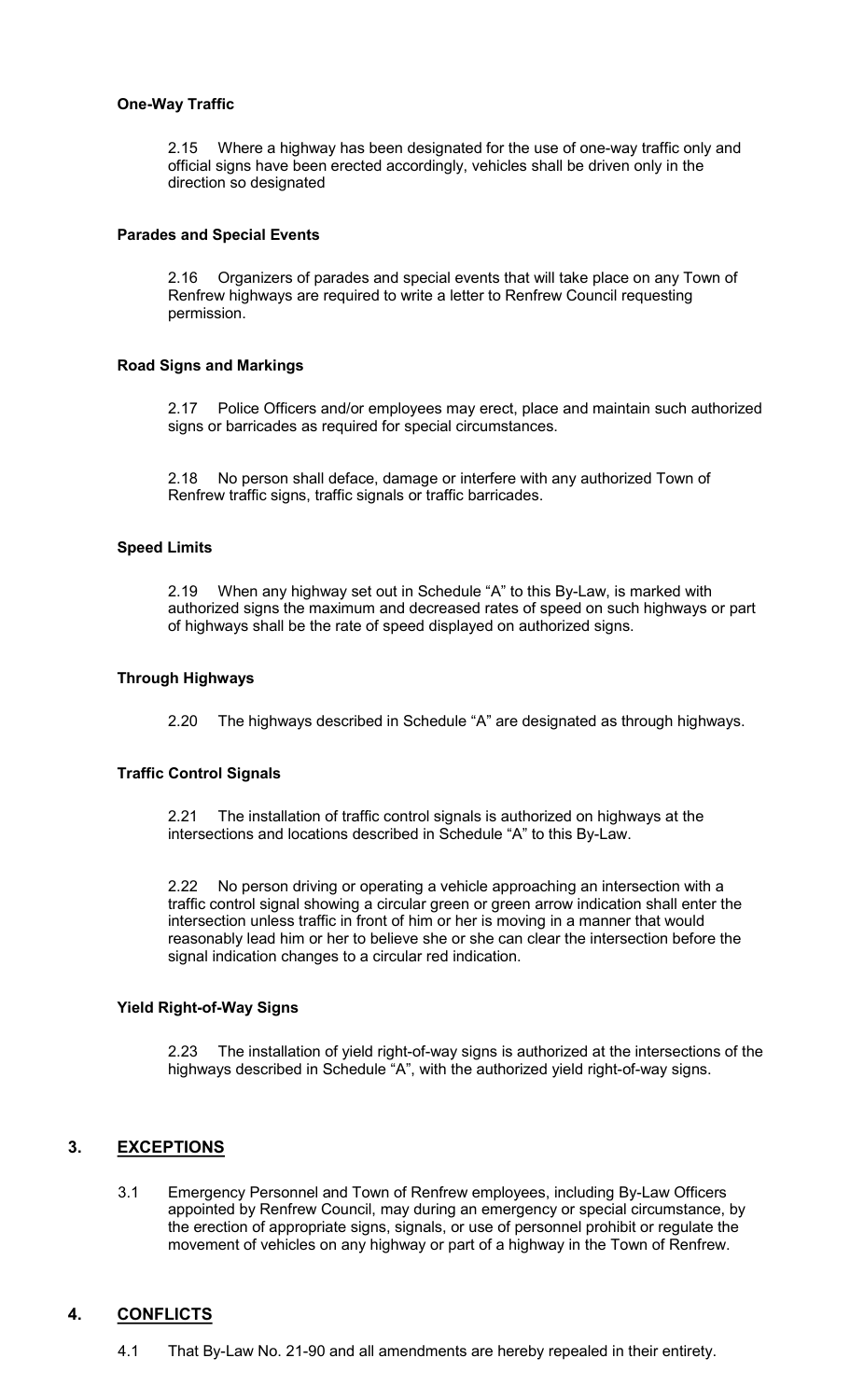4.2 If any provision of this by-law conflicts with an Act, Regulation or other Town of Renfrew By-Law, the provision that is most restrictive shall apply.

## **5. VALIDITY**

5.1 Should any section, subsection, clause, paragraph or provision of this By-Law be declared by a Court of competent jurisdiction to be invalid or illegal for any other reason, such offending section or part shall be deemed to have been severed from this By-Law and the remaining sections or parts shall continue in full force and effect and shall remain valid and binding.

### **6. ENFORCEMENT**

6.1 The provisions of this by-law shall be enforced by any Provincial Offences Officers, and/or By-Law Enforcement Officers appointed by Council.

### **7. OFFENCES AND PENALTIES**

- 7.1 Any person who contravenes this by-law is guilty of an offence and, upon conviction, is subject to a fine as provided in the Provincial Offences Act or the Highway Traffic Act and to any other applicable penalties*.*
- 7.2 If this by-law is contravened and a conviction entered, the court in which the conviction has been entered and any court of competent jurisdiction thereafter may, in addition to any other remedy and to any penalty that is imposed, make an order prohibiting the continuation or repetition of the offence by the person convicted.

### 8. **ENACTMENT**

8.1 This By-Law shall come into force and take effect from the date of its final passing.

Read a first and second time this 22<sup>ND</sup> day of SEPTEMBER, 2014.

Read a third time and finally passed this 22<sup>ND</sup> day of SEPTEMBER, 2014.

........................................................................ .......................................................................

Bill Ringrose, Mayor **Kim R. Bulmer, Clerk**